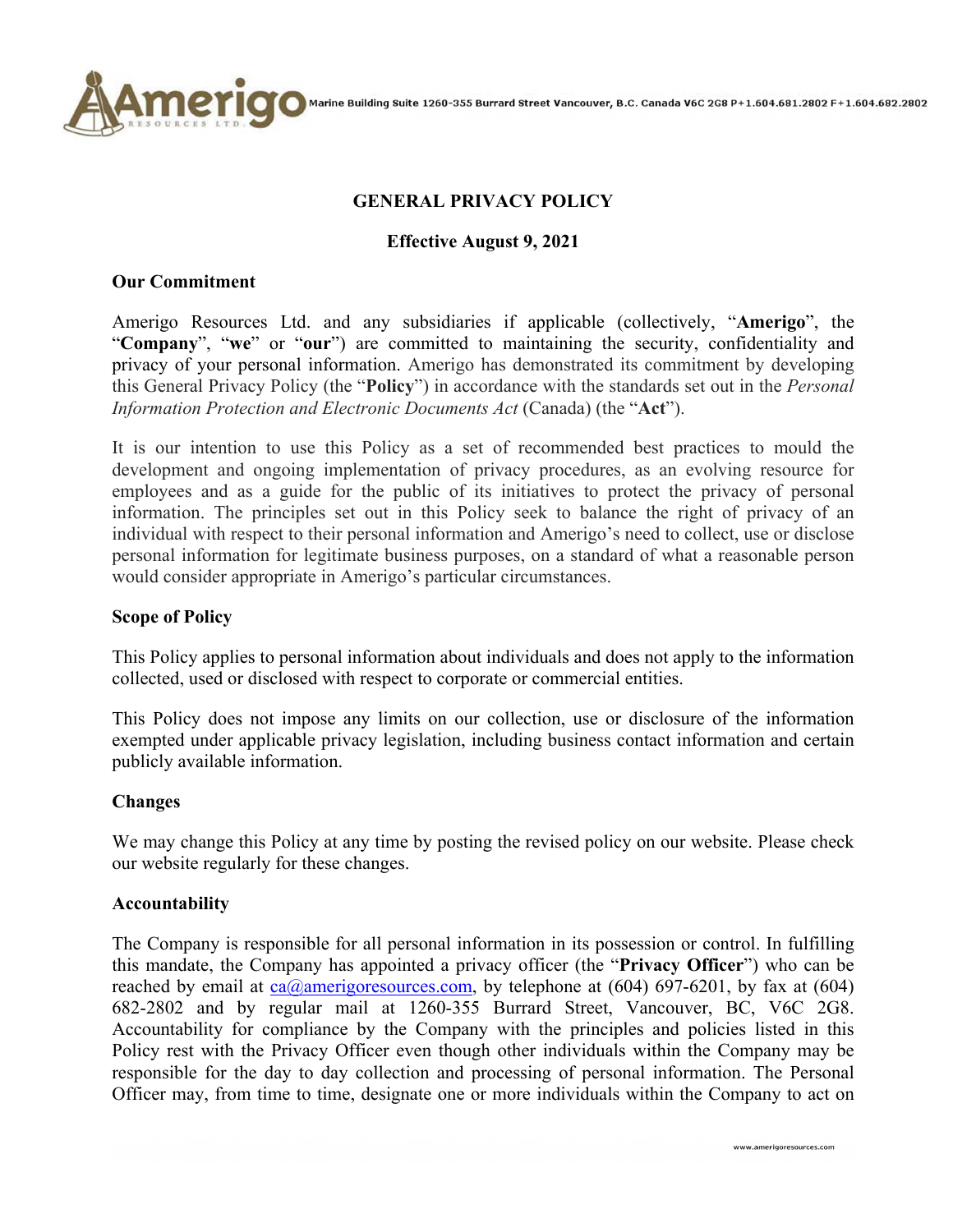

# **Purposes**

When collecting personal information, we will state the purpose of collection and will provide, on request, contact information for the Privacy Officer who can answer questions about the collection.

We may collect various information from you, including your name, address, phone number, email address, preferred means of communication, your interaction with our website, social media sites and mobile applications (including information such as IP addresses, browser type, language, access times, referring website, etc.), and other information you provide to us.

We collect, use and disclose your personal information for the following purposes:

- to establish and maintain communication with individuals;
- to offer and provide information to meet individual investors' needs;
- to authenticate your identity; and
- to comply with legal and regulatory requirements.

Without limiting the generality of the foregoing, the information collected may also be used in particular:

- to operate, customize and improve our website, social media sites, mobile applications, advertisements;
- to provide newsletters, electronic messages and information you request from us;
- to manage or transfer our assets or liabilities, for example in the case of an acquisition, disposition or merger;
- to protect us, yourself and others from fraud and error and to safeguard our business interests; and
- for other purposes we may inform you about from time-to-time.

We may transfer your personal information across provincial or national borders to fulfil any of the above purposes (including both the necessary and the optional purposes), including to service providers located in the United States and other jurisdictions outside of Canada who may be subject to applicable disclosure laws in those jurisdictions. You may contact our Privacy Officer to obtain information about our policies and practices regarding our use of service providers outside of Canada, or to ask questions about the collection, use, disclosure or storage of personal information by our off-shore service providers.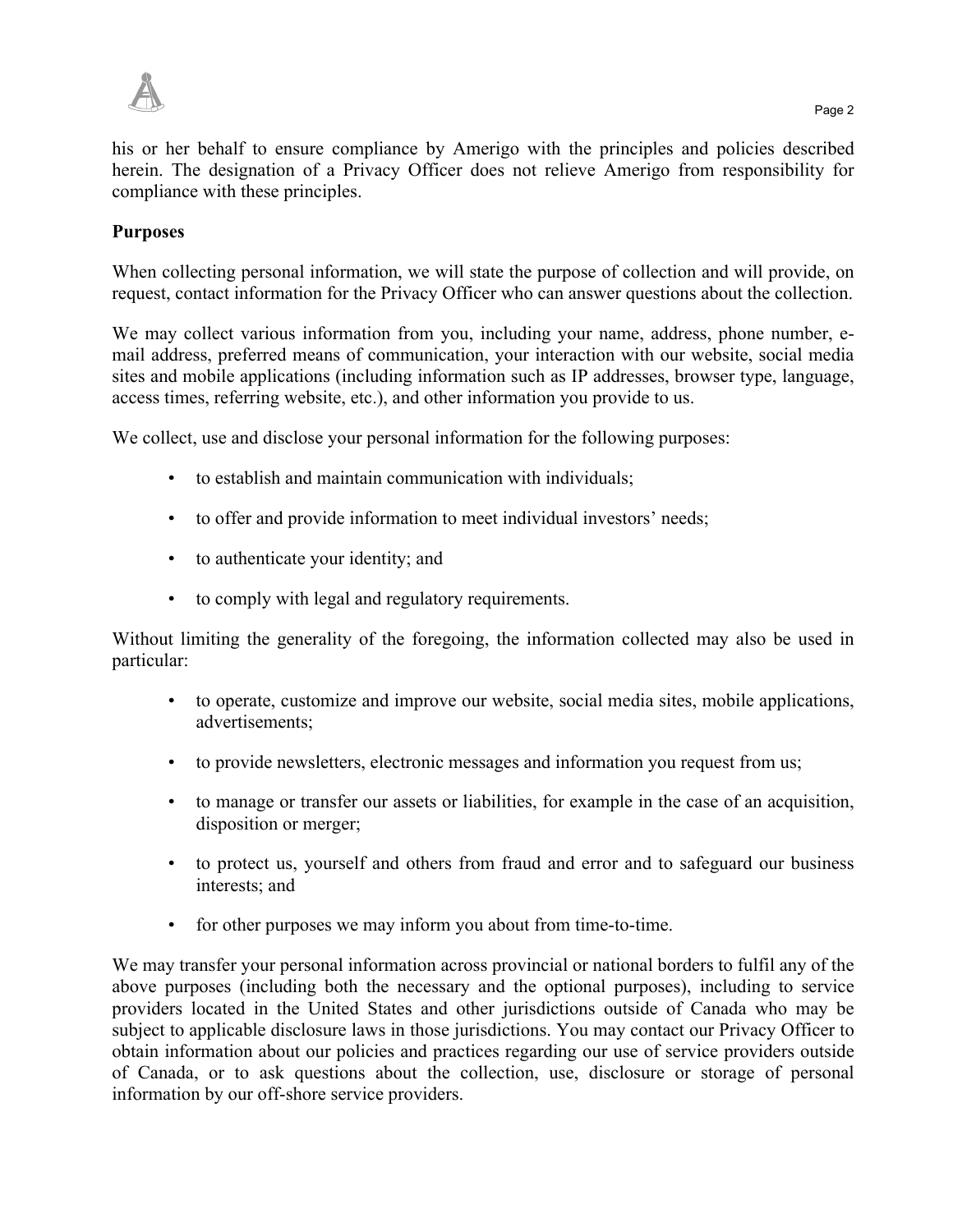When your personal information is to be used for a purpose not previously identified, the new purpose will be disclosed to you prior to such use, and your consent will be sought unless the use is authorized or required by law.

We may work with other companies to provide services on our behalf, such as website hosting services, and news delivery services. Those service providers will be permitted to obtain only the personal information they need to deliver the service in question, and they will be required to maintain the confidentiality of that information.

# **Cookies**

We may use "cookies" to collect your personal information. Cookies are small text files inserted on your computer to identify your computer in order to provide you with an enhanced website, mobile application or social media site experience. Most web browsers automatically accept cookies, but you can usually change your browser to prevent or notify you whenever you are sent a cookie. This gives you the chance to decide whether or not to accept the cookie. A cookie does not tell us who you are, your email address, or any other personal information. We use the information it provides to help us improve our website, mobile application, social media site and our services, and to provide our visitors with a better visit. You may still access many of the features on the website, mobile application or social media site without accepting cookies. There may, however, be limitations on the use of some site functions.

# **Consent**

The knowledge and consent of an individual is required for the collection, use or disclosure of personal information, except where consent is not required under the Act. In order to fully comply, the Company will make a reasonable effort to ensure that the individual is advised of the purposes for which his or her personal information will be used or disclosed in a manner that is reasonably understood by the individual.

We will not sell or rent your personal information to third parties, and we will obtain your consent to collect, use or disclose personal information except where we are authorized or required by law to do so without consent. For example, we may collect, use or disclose personal information without your knowledge or consent where:

- the information is publicly available, as defined by statute or regulation;
- we are obtaining legal advice; or
- we reasonably expect that obtaining consent would compromise an investigation or proceeding.

Other exceptions may apply.

Your consent may be (i) express, (ii) implied, or (iii) given through an authorized representative such as a lawyer, agent or broker.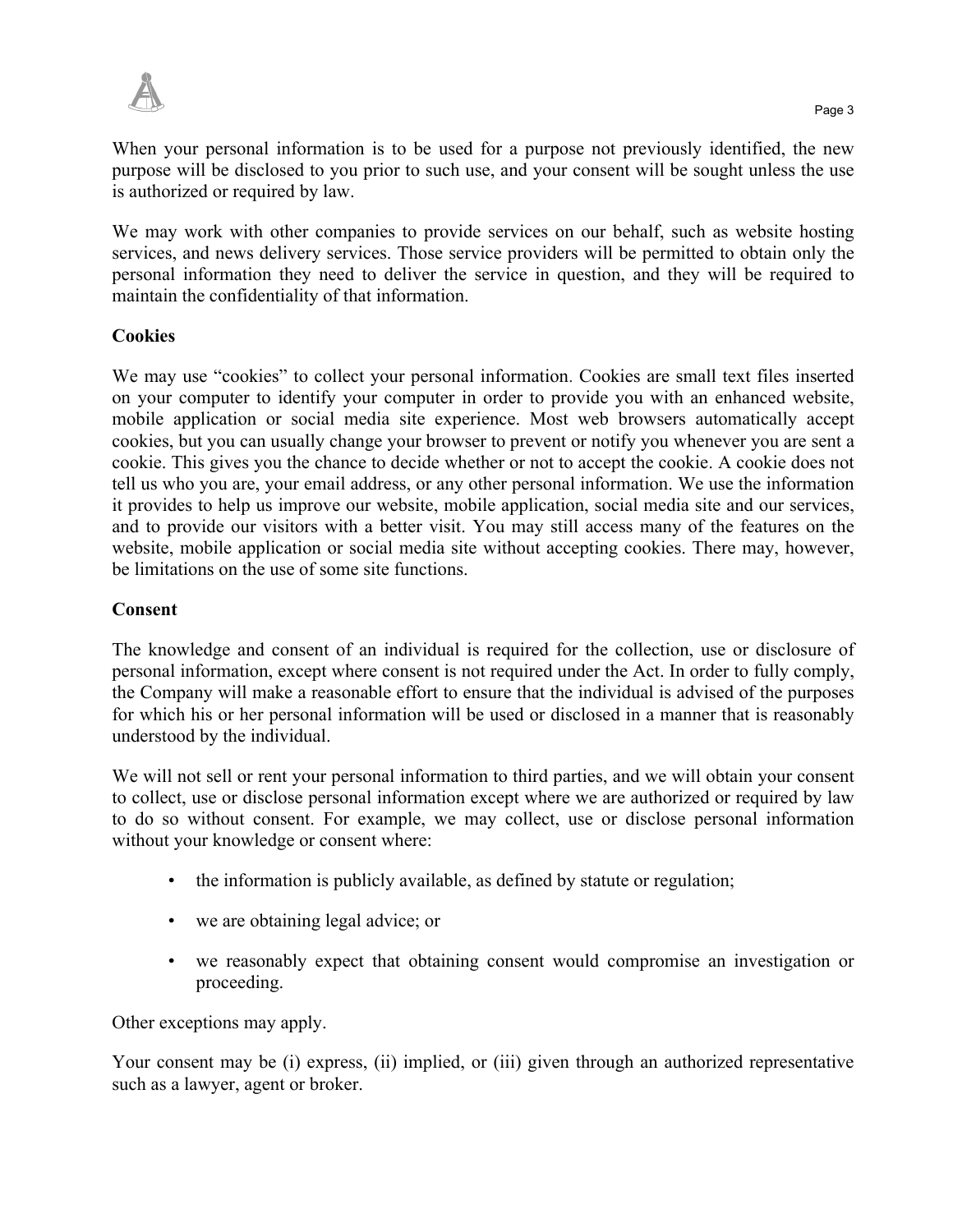Consent may be provided orally, in writing, electronically, deemed through inaction (such as failure to notify us of your wish that personal information not be collected/used/disclosed for various purposes after your receipt of notice of such purposes) or otherwise.

You may withdraw consent at any time, subject to legal, contractual and other restrictions, provided that reasonable notice of withdrawal of consent is given to us. On receipt of notice of withdrawal of consent, we will inform you of the likely consequences of the withdrawal of consent, which may include our inability to provide certain services for which that information is necessary.

Any material, information or other communication (including questions, comments and suggestions) you transmit to us through our website, social media sites or other online sites, or mobile applications will be considered non-confidential and non-proprietary. We may forward your communications and other personal information to any of our offices or affiliates throughout the world in connection with any products or services you request, or in connection with any communications you wish to have with us, and you consent to us doing so.

### **Limits on Collection**

We will not collect information indiscriminately and will limit collection of information to that which is reasonable and necessary for the above purposes. We will also collect information as is otherwise authorized by law.

#### **Limits on Using, Disclosing and Retaining Personal Information**

We will only use and disclose your personal information for the purposes set out above and as authorized by law.

We will keep personal information used to make a decision affecting you for at least one year after using it to make the decision, unless otherwise permitted or required by law.

We will destroy, erase or make anonymous documents or other records containing personal information as soon as it is reasonable to assume that the original purpose is no longer being served by retention of the information and retention is no longer necessary for legal or business purposes.

We will take due care when destroying personal information so as to prevent unauthorized access to the information.

#### **Accuracy**

We will make a reasonable effort to ensure that personal information we are using or disclosing is accurate, complete and up-to-date as is necessary for the purposes for which it is to be used. In some cases, we rely on you to ensure that certain information, such as your address or telephone number, is current, complete and accurate.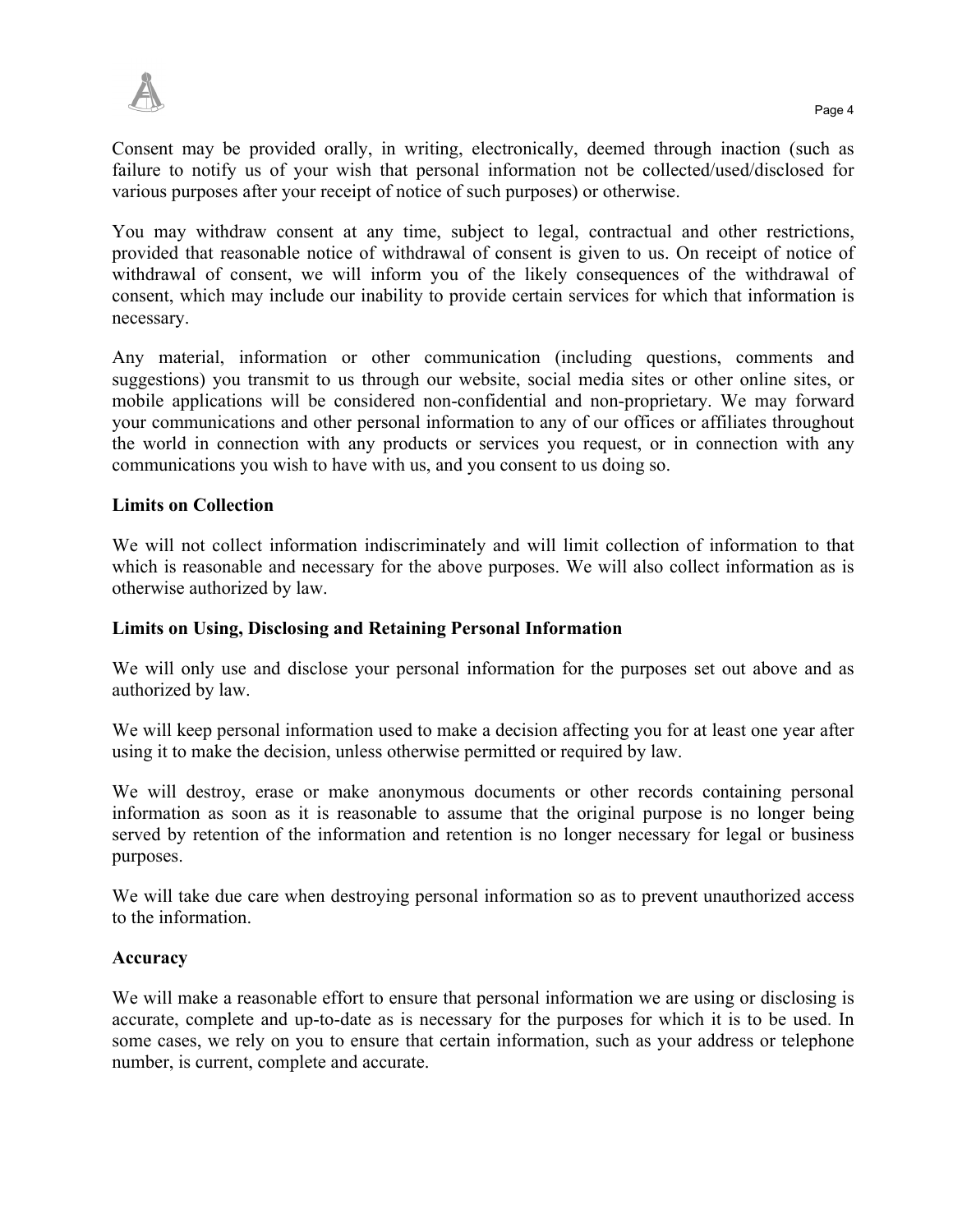If you demonstrate the inaccuracy or incompleteness of personal information, we will amend the information as required. If appropriate, we will send the amended information to third parties to whom the information has been disclosed.

When a challenge regarding the accuracy of personal information is not resolved to your satisfaction, we will annotate the personal information under its control with a note that the correction was requested but not made.

# **Safeguards**

The Company will ensure that security safeguards appropriate to the sensitivity of the information will be implemented to protect personal information. We protect the personal information in our custody or control by making reasonable security arrangements to prevent unauthorized access, collection, use, disclosure, copying, modification, disposal or similar risks.

We will take reasonable steps, through contractual or other reasonable means, to ensure that a comparable level of personal information protection is implemented by the suppliers and agents who assist in providing services to you. However, confidentiality and security are not assured when information is transmitted electronically.

# **Providing Access**

Upon written request and authentication of identity, we will provide you with your other personal information under our control, information about the ways in which that information is being used and a description of the individuals and organizations to whom that information has been disclosed. We will make the information available within 30 days or provide written notice where additional time is required to fulfil the request.

In some situations, we may not be able to provide access to certain personal information. This may be the case where, for example, disclosure would reveal personal information about another individual, the personal information is protected by solicitor/client privilege, the information was collected for the purpose of an investigation or where disclosure of the information would reveal confidential commercial information that, if disclosed, could harm our competitive position. We may also be prevented by law from providing access to certain personal information.

Where an access request is refused, we will notify you in writing, document the reasons for refusal and outline further steps which are available to you.

### **Links to other Websites**

Our website, social media sites and mobile applications may contain links to websites of third parties. We are not responsible for the privacy practices or the content of those other websites.

### **Complaints**

An individual will be able to address a challenge concerning with this Policy. Upon your request, we will provide information regarding our complaint procedures.